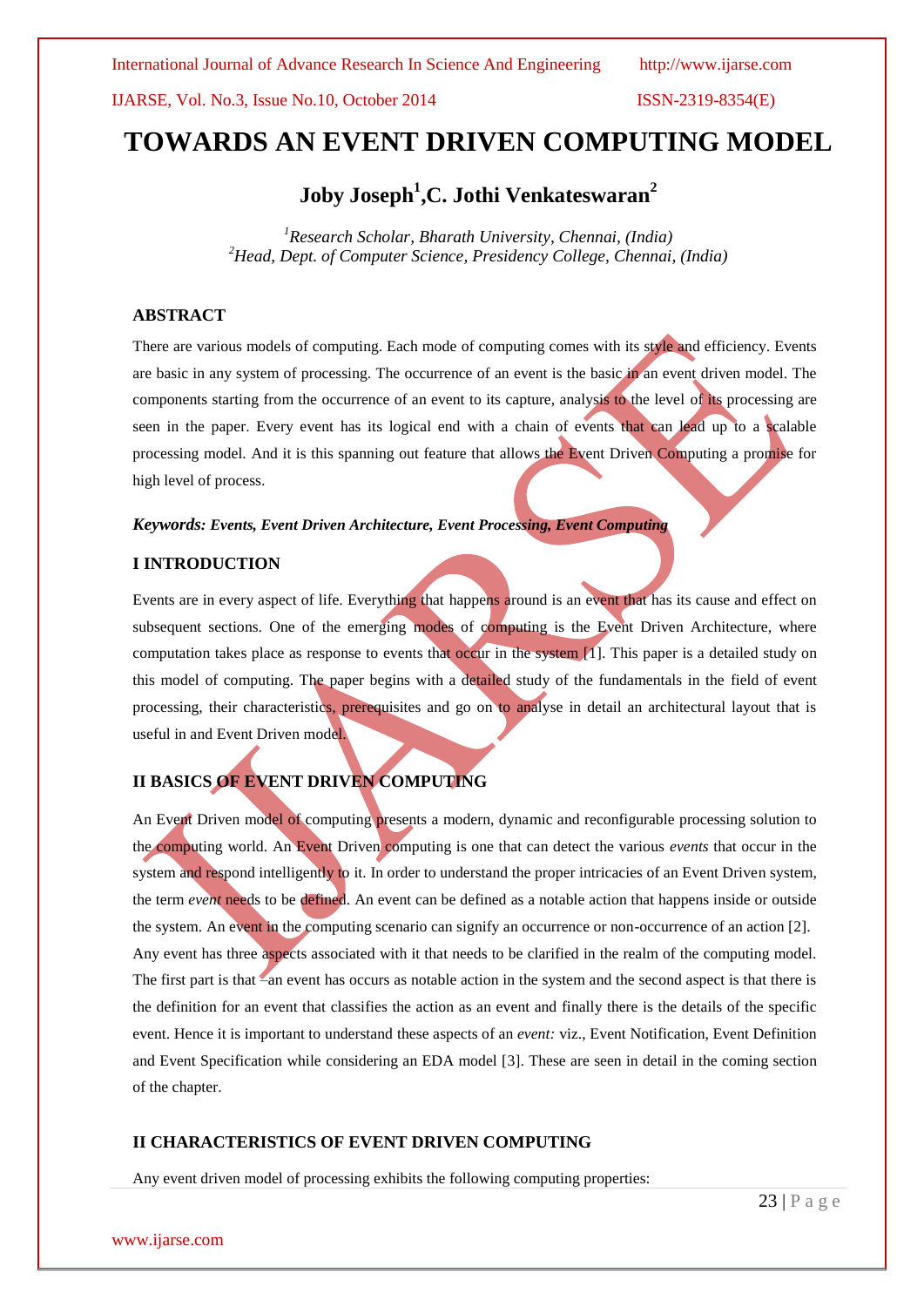- **Observation of Events:** This feature implies that the EDA model is actively monitoring the system and any occurrence of an event initiates the necessary alerts to the system [1, 3].
- **Information Dissemination:** This aspect of the EDA model is to deliver the right information to the right component at the right intensity to the proper respondents [1].
- **Dynamic Operational Behaviour:** Every event driven computing system needs dynamic and quick interaction to respond to the report of an event [1, 4].
- **Active Diagnostics:** Every event driven system should also be able to diagnose a problem if it occurs based on the events observed [1, 5].
- **Predictive Processing:** In an efficient EDA model, the style is not merely *report-respond* model of processing, there should also be methods to prevent erroneous events that can cause fault in the process  $[1, 5]$ .

The conceptual diagram incorporating all these features is in figure 1.1.



**Figure 1.1: Event Driven Architecture Characteristics** 

# **III EVENT PROCESSING REQUIREMENTS**

An Event Driven Architecture needs certain functional capabilities that allow the system to work with optimum throughput. Some of these requirements are:

- *Event Input/Output***:** Most event driven applications need some way to consume the events. These can come from other input devices or applications that are internal or external to the system. Similarly, applications also need a way to output an event as a response [1,6]
- *Data Reduction:* This involves the process of extracting information from the ingested input events. These include the steps of filtering, projection and aggregation [1, 6]
- *Reasoning:* This is the process of extracting the desired event from the set of raw events through the stages of transformation, aggregation and pattern detection [1, 6]
- *Analysis***:** The process of analysis involves the stages of detailed observation of extracted event in comparison to existing event details that are kept in logs [6].
- *Prediction*: Based on the analysis of the event and the log data, predictive actions can be made regarding the system and possible events in the future can be anticipated [4, 6].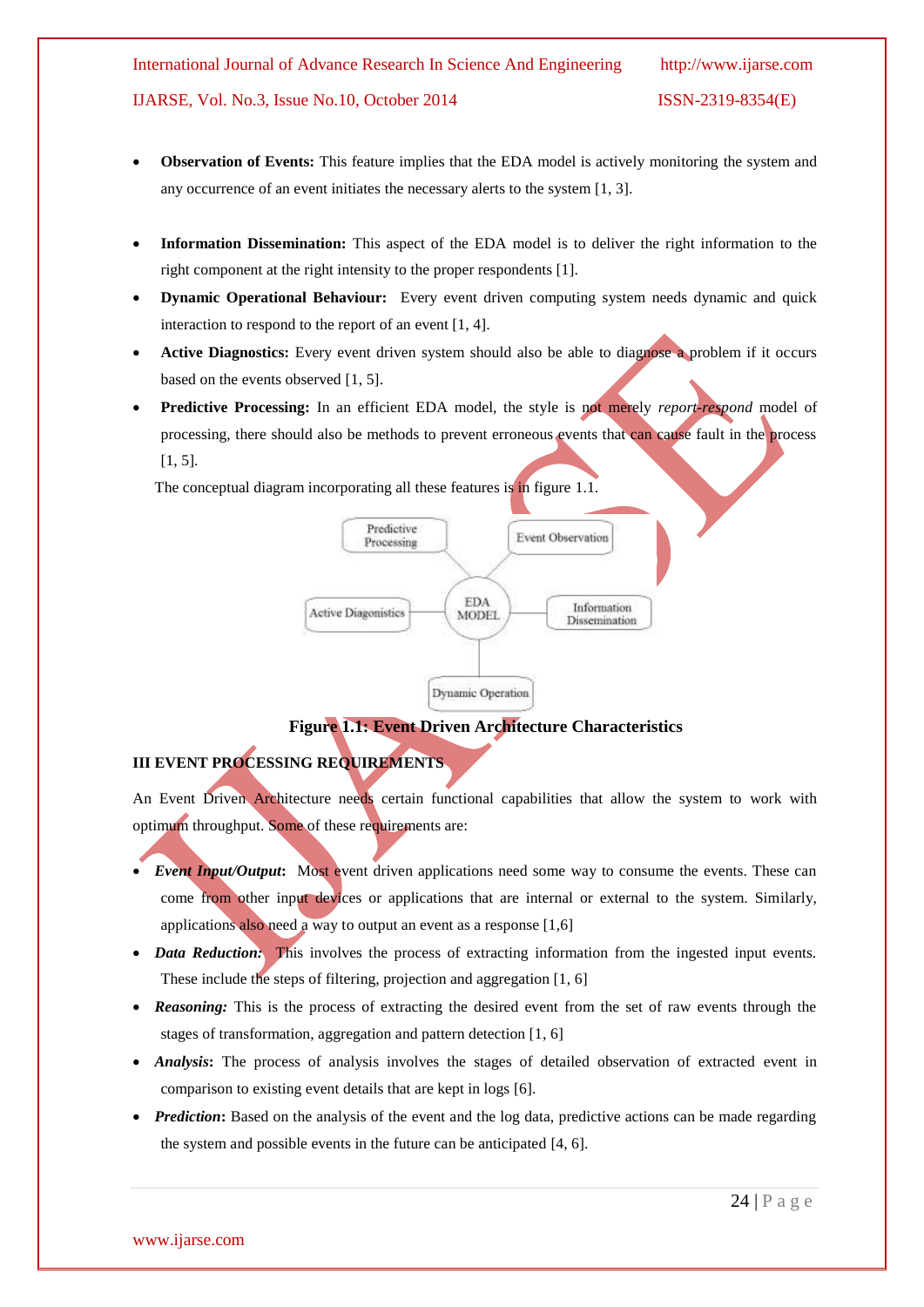- *Learning***:** As events are observed, analysed and predictive plans are marked, an EDA system does lot of inherent learning and adaptation for the future [4, 6]
- *Distribution***:** The last task of the EDA system has the function of passing the events received to the appropriate module so that proper event processing can take place [6]

#### **IV EVENT PROCESSING**

Most event processing models have a computing process that responds to event objects. The event processing mostly includes creating, reading, deleting, transforming and responding to such objects. Such systems will mostly comprise of two major components: First, a Sensor or a source that senses any event and emits event objects. Secondly, a Responder, that receives and responds to such event objects. Both these actions occur at two layers of the model [7]. Any EDA model will consist of multiple levels of sensors and responders. Each acts in response to a request from the other. The mode of processing that occurs in most EDA is explained in the sections that follow [8]:

#### **4.1 Event Processing Style**

In most EDA, there are three general styles of event processing. They are Simple, Stream and Complex.

#### **4.1.1 Simple Event Processing**

In such a model an event happens and it initiates many downstream actions. In most real time flow of business systems, such models are used. Simple event processing is the base of an EDA system and it makes up the base component that initiates the event processing style in the computing realm [9], [1].

#### **4.1.2 Stream Event Processing**

In such a model, there are both ordinary and notable events happening. This model is commonly used to drive the real time flow of information in and around an enterprise, or a business or computing models, making decision making in time [7]. In the stream event mode of processing there is the combination ordinary events that make up a chain to have them in the stream format. Such events can be as the cause or effect of other preceding events that happen elsewhere in the system [9].

#### **4.1.3 Complex Event Processing**

Complex Event Processing deals with evaluating a combination of events and then taking the action. There is a high degree of event-correlation possible here. This model will need high degree of matching and processing techniques. This is commonly used in models that need high degree of adaptability, responses and inter-dependencies [6, 9].

In all these levels of interaction and information flow, there is a need of high degree of data interchange and interconnect. The architectural design of the models will have to be one that supports this at the processing and design levels of the model. The architecture needs systems that detect, transfer and process the events appropriately while maintaining efficiency and agility at each stage. These are performed at the various layers that occur in an EDA model [9]. These are explained in the sections that follow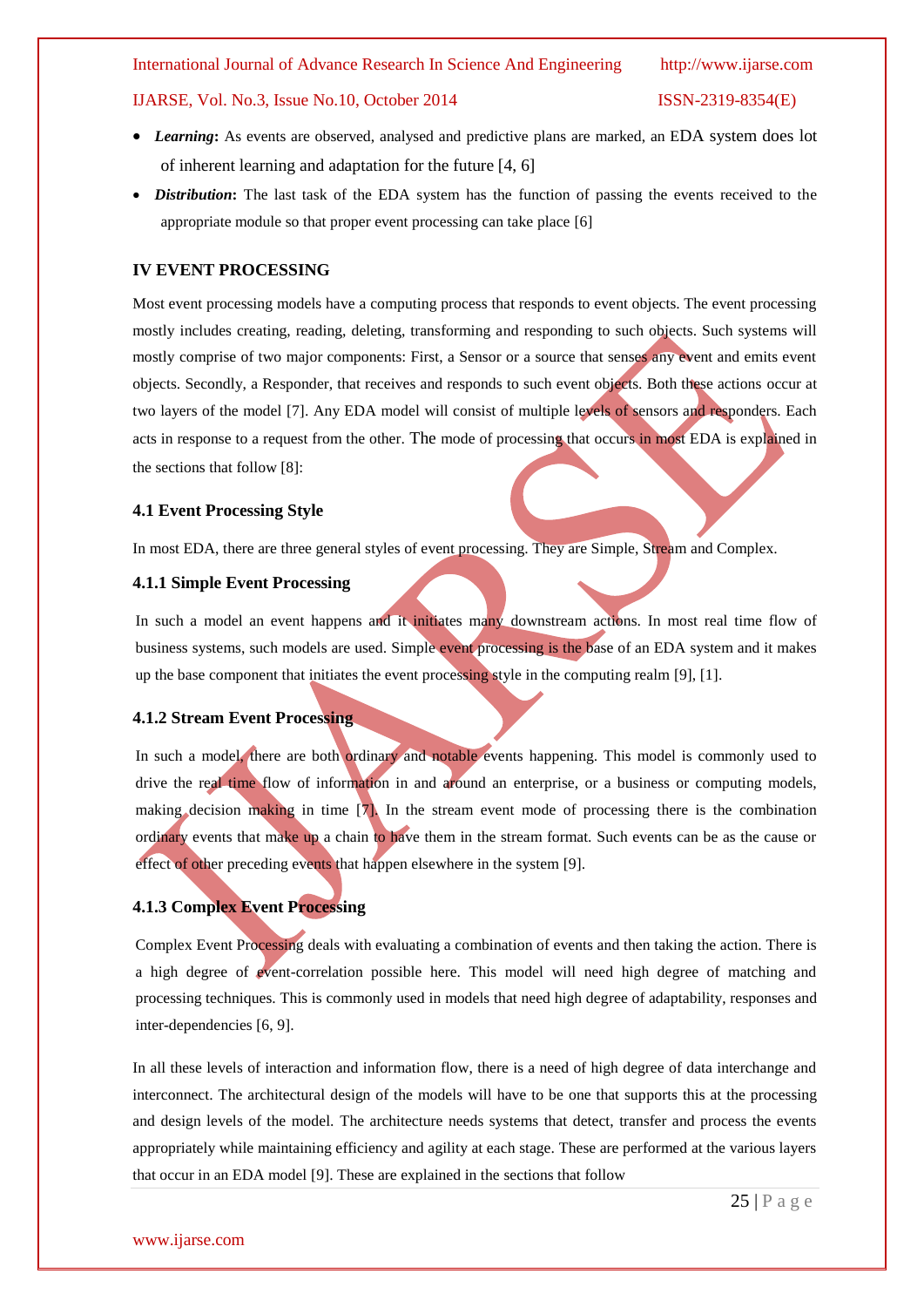#### **4.2 Event Flow Layers**

Every event in the model starts with an event being generated at some level and proceeds to any down-stream layers to meet its activity. The stages from the occurrence to the action done in response to the event can be classified in various layers. The layering of an event makes it easy to understand and to troubleshoot it at the within the right time and place. Figure 1.2 is a structural diagram for the layers. This involves the following logical layers [1, 7, 8].

### **4.2.1 Event Generator**

This is the source that generates an event. The source may be an application, service or a request of any type. In most cases, not all events are generated in the required format for processing. In such cases, they have to be transformed to a format prior to depositing the event into the next stage. The generated event is as raw data, it is to be pruned, processed prior to being processed. An EDA model consists of such applications that perform these pre-processing tasks [7 , 8].

#### **4.2.2 Event Channel**

The event channel typically is the messaging backbone, which transports standard formatted events between the event generators, the processing systems and the downstream layers. An event that happens at one level of the system needs to be transferred to the proper level(s) for its subsequent processing or for initiating other successive event generation. The channel takes care of the flow of an event to such applications in the EDA model [1, 7].

#### **4.2.3 Event Processing Layer**

At this layer, once the events are received, they are evaluated against the set of rules for processing and appropriate span out actions are initiated. The actions may include invoking a service, initiating a process, publishing the event to another system, generating another new event or capturing the event for a later process. A lay out diagram of the three stages of the layers is shown below in the diagram [1, 7 , 8].



#### **Figure 1.2: Event Flow Layers**

#### **V EVENT DRIVEN ARCHITECTURE**

A layout diagram for the EDA model in the context of a Cloud paradigm is shown in Fig. 1.3. The basic nature of such a model is that the system is triggered by the occurrence or nonoccurrence of an *even*t [1, 10]*.*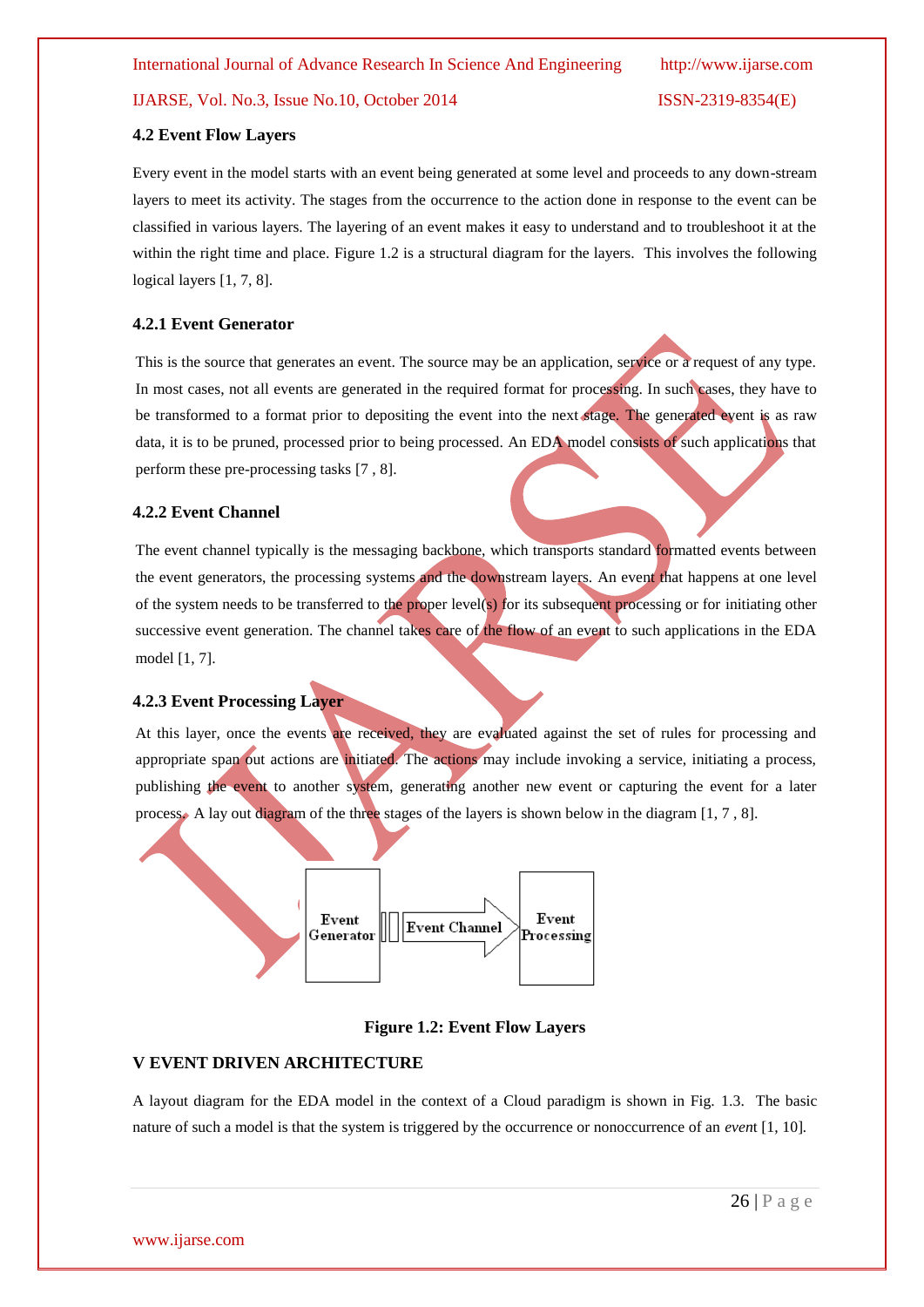International Journal of Advance Research In Science And Engineering http://www.ijarse.com

IJARSE, Vol. No.3, Issue No.10, October 2014 ISSN-2319-8354(E)



### **Figure 1.3: Proposed Event Driven Architecture for the Cloud Model**

The system is as a single unit inherent in the Cloud set up and the whole set up is to be seen as a constituent part of the Cloud. The events that occur in the cloud are sensed by the Event Observer and it passes the events thus observed to the Event Manager. This is mostly a middleware that acts as a control and coordination units prior to passing the events to the next unit of Event Processor.

In the Event Processor, the input events are filter, correlated and all pruning is done to isolate and collect meaningful data from the raw input of events. The output of this unit is the notification to the proper Event Application within the EDA model. This initiates the proper *response* from the Event Application to the Event Response System. The Event Response system initiates proper actions and to the required unit within the cloud set up.

## **5.1 Uniqueness of Event Driven Architecture**

Event Driven mode of computing is one that is gaining advance in the computing models where large scale distributed computing or service oriented computing takes place. In the sections that follow, an analysis is done to highlight the features of the EDA model that single it out from other emerging models of computing [8, 9, 11, 12]:

- *Broadcasting Events:* The occurrence of an event is broadcasted to all the units in the system that are actively participating in the architecture and any one system or multiple systems can listen to an event and take up the process so initiated. This allows a degree of parallelism as well as dynamism in response
- *Asynchronomy:* The constituent systems in an EDA publish events as they occur instead of storing them and delaying for a process cycle. This incorporates a lot of asynchronous process style in responding and attending to input events. This style of process can make the EDA mode of information process with optimum use of the resources for performance as they are done on the fly
- *Ontology of Events:* An EDA can have built in rules to classify and event or to group a collection of events into an ordered hierarchy. Hence, once an event is published, the receiving system can respond to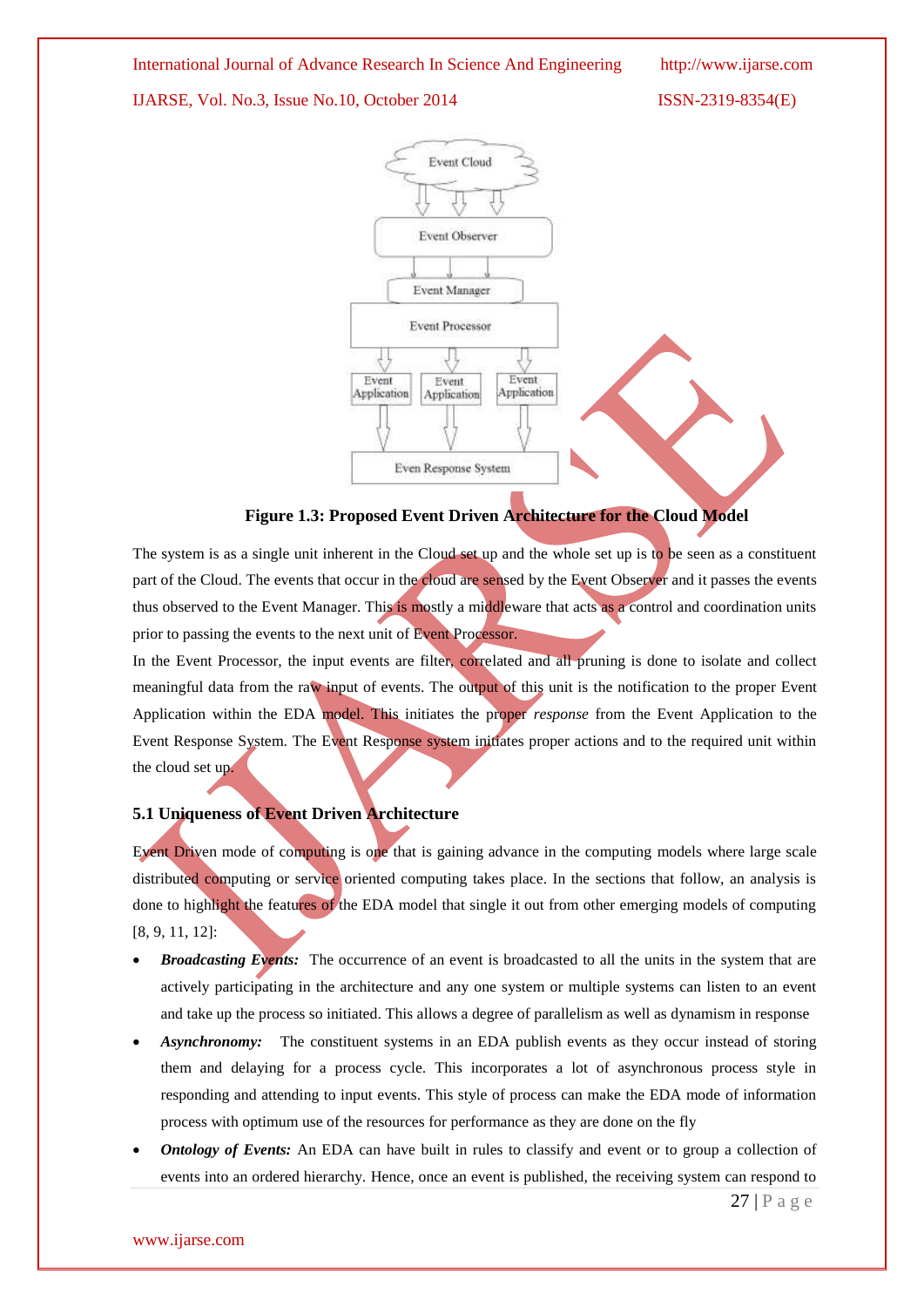#### International Journal of Advance Research In Science And Engineering http://www.ijarse.com

#### IJARSE, Vol. No.3, Issue No.10, October 2014 ISSN-2319-8354(E)

the event based on its hierarchy or handle a category of them in a like manner. This brings in a priority mode of processing into the EDA model.

- *Complex Events:* Many events that happen within the system have inter-relation to higher level of events and can cause a pattern of lower level events. Hence, in an EDA model, there can be an advantage of event aggregation or event causality. Both these features together allow requests and responses in the system more scalable and parallel.
- *Event Replay:* The EDA has another important and unique characteristic. If all the interaction within the system takes place as events, then the same can be recreated by replaying the events all over again. The advantage is that as events are recreated, some of these can be replayed with modifications. The replay feature is good to analyse and make future correction for the EDA model.

#### **VI RESEARCH TRENDS IN EVENT PROCESSING**

This section makes listing of the emerging research trends in the field of Event Driven processing. The field of Event processing itself is new and there are many areas of application and related research that can be anticipated. Some of the outstanding ones are listed below:

- *Towards Decentralization:* The Event Driven computing has found wide area of coverage. It is incorporated into many fields of application as Event Processing Technical Society (EPTS) has noted. This has brought about new programming and architectural challenges for research. The event driven model brings a shift from the monolithic architectures that were so commonly used to architectures that are diversified. The shift is from a centralized architecture to a distributed model keeping in line with the current mode of parallel computing. This diversification comes with variety of functions, quality of services and a variety of platforms over which such models can be tested and tried [1].
- *Greater Standardization:* As Event Processing becomes more popular and is implemented into diverse applications, there is the new research trend of incorporating a standardized mode of conceptualization and implementation. The various fields of standardization that the research focus is on are: Event structure and related metadata representation, event distribution standards, event processing language, event assembling model and event rules that can guide the system. A common norm and rule can bring about a greater level of interoperability in the processing arena [1, 6].
- **Business Model:** Current area of focus is much on business process management using the event model of data management and process. The EDA model is heavily used in business workflow systems [2].
- *Embedded Models:* Lots of current research is active into the area of embedded event models. This involves event functions being embedded into the packaged applications or into other middleware applications. In all these the focus of the current trend is to switch gear from having a reactive model of computing to a proactive model of processing [1, 6].
- *Other Areas:* There is lot of research on to realize EDA models of virtual platforms. These include hardware application platforms, embedded platforms etc. Hardware application platforms with multicore processors, embedded platforms like robotics or other gateways where EDA models are areas of related research [1, 4].